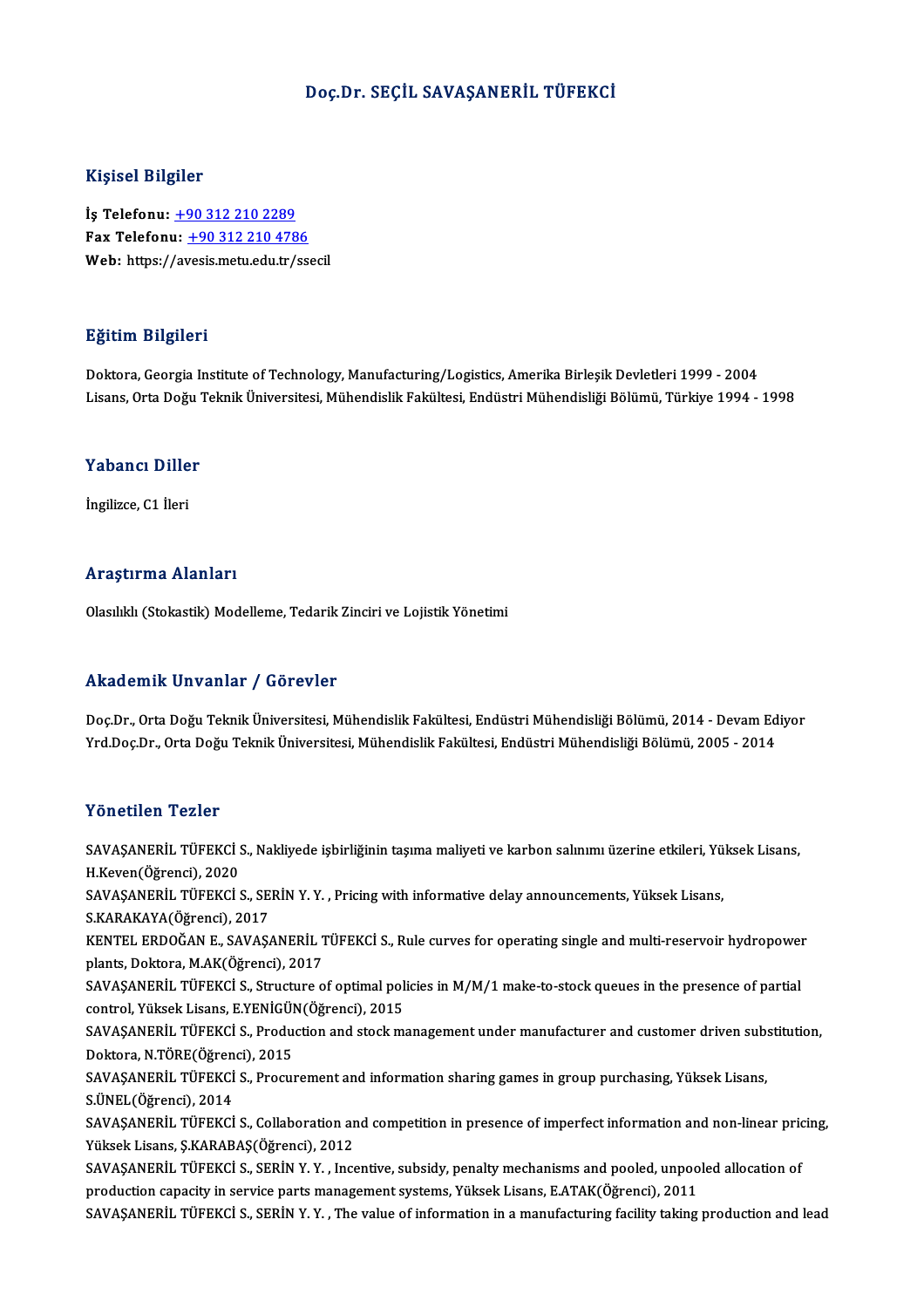time quotation decisions, Yüksek Lisans, C.KAMAN(Öğrenci), 2011

time quotation decisions, Yüksek Lisans, C.KAMAN(Öğrenci), 2011<br>SERİN Y. Y. , SAVAŞANERİL TÜFEKCİ S., An analysis of benefits of inventory and service pooling and information sharing<br>in spare porta managament systema. Dolt time quotation decisions, Yüksek Lisans, C.KAMAN(Öğrenci), 2011<br>SERİN Y. Y. , SAVAŞANERİL TÜFEKCİ S., An analysis of benefits of inven<br>in spare parts management systems, Doktora, B.SATIR(Öğrenci), 2010<br>SERİN Y. Y., SAVASAN SERİN Y. Y. , SAVAŞANERİL TÜFEKCİ S., An analysis of benefits of inventory and service pooling and informatic<br>in spare parts management systems, Doktora, B.SATIR(Öğrenci), 2010<br>SERİN Y. Y. , SAVAŞANERİL TÜFEKCİ S., Yedek p

in spare parts managen<br>SERİN Y. Y. , SAVAŞANE<br>M.Usta(Öğrenci), 2010<br>SAVASANEPİL TÜEEKC SERİN Y. Y. , SAVAŞANERİL TÜFEKCİ S., Yedek parça yönetim sistemlerinde rekabet ve işbirliği., Yüksek Lisans,<br>M.Usta(Öğrenci), 2010<br>SAVAŞANERİL TÜFEKCİ S., Managing production and lead time quotation with multiple demand c

M.Usta(Öğrenci), 2010<br>SAVAŞANERİL TÜFEKCİ<br>E.SAYIN(Öğrenci), 2010<br>SAVASANEPİL TÜREKCİ SAVAŞANERİL TÜFEKCİ S., Managing production and lead time quotation with multiple demand classes<br>E.SAYIN(Öğrenci), 2010<br>SAVAŞANERİL TÜFEKCİ S., Collaboration among small shippers in cargo transportation, Yüksek Lisans,<br>Ö.V

E.SAYIN(Öğrenci), 2010<br>SAVAŞANERİL TÜFEKCİ S., Collaboration among small shippers in cargo transportation, Yüksek Lisans,<br>Ö.YILMAZ(Öğrenci), 2009

SAVAŞANERİL TÜFEKCİ S., Collaboration among small shippers in cargo transportation, Yüksek Lisans,<br>Ö.YILMAZ(Öğrenci), 2009<br>SAVAŞANERİL TÜFEKCİ S., Benefits of vendor managed inventory policy in a manufacturer-retailer supp Ö.YILMAZ(Öğrenci), 2009<br>SAVAŞANERİL TÜFEKCİ S., Benefits (<br>Lisans, Ö.ERDOĞDU(Öğrenci), 2009

# Lisans, Ö.ERDOĞDU(Öğrenci), 2009<br>SCI, SSCI ve AHCI İndekslerine Giren Dergilerde Yayınlanan Makaleler

| SCI, SSCI ve AHCI İndekslerine Giren Dergilerde Yayınlanan Makaleler |                                                                                                                                            |
|----------------------------------------------------------------------|--------------------------------------------------------------------------------------------------------------------------------------------|
| L.                                                                   | Short-Term Flood Control and Long-Term Energy Maximization in Multi-reservoir Systems Using<br><b>Improved Particle Swarm Optimization</b> |
|                                                                      | Guvengir U., SAVAŞANERİL TÜFEKCİ S., ALTAN SAKARYA A.B., Buhan S.                                                                          |
|                                                                      | WATER RESOURCES MANAGEMENT, cilt.35, sa.13, ss.4293-4307, 2021 (SCI İndekslerine Giren Dergi)                                              |
| П.                                                                   | Pricing with delivery time information sharing decisions in service systems                                                                |
|                                                                      | Karakaya S., Savasaneril S., Serin Y.                                                                                                      |
|                                                                      | Computers and Industrial Engineering, cilt.159, 2021 (SCI Indekslerine Giren Dergi)                                                        |
| III.                                                                 | Quantifying the revenue gain of operating a cascade hydropower plant system as a pumped-storage                                            |
|                                                                      | hydropower system                                                                                                                          |
|                                                                      | Ak M., Kentel E., Savasaneril S.                                                                                                           |
|                                                                      | RENEWABLE ENERGY, cilt.139, ss.739-752, 2019 (SCI İndekslerine Giren Dergi)                                                                |
| IV.                                                                  | Operating policies for energy generation and revenue management in single-reservoir hydropower                                             |
|                                                                      | systems                                                                                                                                    |
|                                                                      | Ak M., KENTEL ERDOĞAN E., SAVAŞANERİL TÜFEKCİ S.                                                                                           |
|                                                                      | RENEWABLE & SUSTAINABLE ENERGY REVIEWS, cilt.78, ss.1253-1261, 2017 (SCI İndekslerine Giren Dergi)                                         |
| V.                                                                   | Dynamic lead time quotation under responsive inventory and multiple customer classes                                                       |
|                                                                      | SAVAŞANERİL TÜFEKCİ S., Sayin E.                                                                                                           |
|                                                                      | OR SPECTRUM, cilt.39, sa.1, ss.95-135, 2017 (SCI Indekslerine Giren Dergi)                                                                 |
| VI.                                                                  | Production and lead time quotation under imperfect shop floor information                                                                  |
|                                                                      | KAMAN C., SAVASANERIL S., Serin Y.Y.                                                                                                       |
|                                                                      | INTERNATIONAL JOURNAL OF PRODUCTION ECONOMICS, cilt.144, sa.2, ss.422-431, 2013 (SCI Indekslerine Giren                                    |
|                                                                      | Dergi)                                                                                                                                     |
| VII.                                                                 | Pooling through lateral transshipments in service parts systems                                                                            |
|                                                                      | Satir B., SAVASANERIL S., Serin Y.Y.                                                                                                       |
|                                                                      | EUROPEAN JOURNAL OF OPERATIONAL RESEARCH, cilt.220, sa.2, ss.370-377, 2012 (SCI Indekslerine Giren Dergi)                                  |
| VIII.                                                                | Collaboration among small shippers in a transportation market                                                                              |
|                                                                      | Yilmaz O., SAVAŞANERİL TÜFEKCİ S.                                                                                                          |
|                                                                      | EUROPEAN JOURNAL OF OPERATIONAL RESEARCH, cilt.218, sa.2, ss.408-415, 2012 (SCI Indekslerine Giren Dergi)                                  |
|                                                                      | IX. Dynamic Lead-Time Quotation for an M/M/1 Base-Stock Inventory Queue                                                                    |
|                                                                      | SAVAŞANERİL TÜFEKCİ S., Griffin P. M., Keskinocak P.                                                                                       |
|                                                                      | OPERATIONS RESEARCH, cilt.58, sa.2, ss.383-395, 2010 (SCI Indekslerine Giren Dergi)                                                        |
| X.                                                                   | An analysis of manufacturer benefits under vendor-managed systems                                                                          |
|                                                                      | SAVAŞANERİL TÜFEKCİ S., ERKİP N. K.                                                                                                        |
|                                                                      | IIE TRANSACTIONS, cilt.42, sa.7, ss.455-477, 2010 (SCI İndekslerine Giren Dergi)                                                           |
| XI.                                                                  | Collaborative procurement among competing buyers                                                                                           |
|                                                                      | Keskinocak P., SAVAŞANERİL TÜFEKCİ S.                                                                                                      |
|                                                                      |                                                                                                                                            |